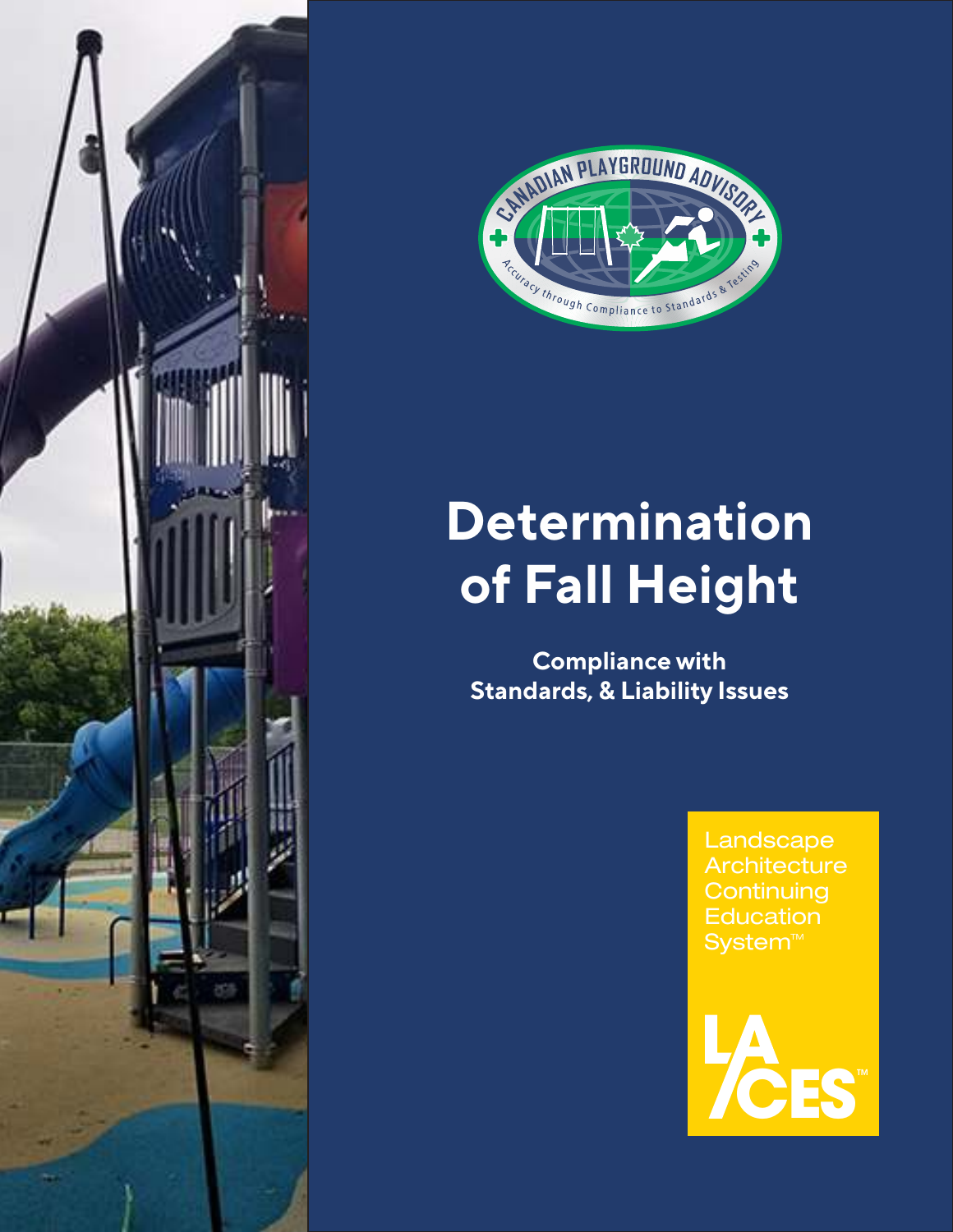

1097 West River Rd., Cambridge, Ontario, Canada, N1R 5S5 Tel: 416-410-7506 Fax: 519-267-3802

## **Determination of Fall Height**

## **Compliance with Standards, & Liability Issues**

## **www.StandardsCompliance.thinkific.com**

Play is a self-directed activity, and it is the role of the Designer and Owner/Operator of the playgrounds to provide as much play value as possible while considering the prevention of injury that meets their policies. Standards, in this case ASTM and CSA and the CPSC Handbook on Public Playground Safety, provide the minimum performance criteria that must be followed.

Expansion of existing "post and platform designs, net climbers and the introduction of truly unique play elements not currently contemplated in these Standards have been coming to the market for a number of years. These often place the Owner/Operator or their Consultant/Designer in an awkward position of determining the performance requirements for the "protective surfacing" that reduces the severity of the injury resulting from an impact with that surface after a fall. The performance of the surfacing system and the severity of the injury could have significant consequences for both the Owner/Operator and their Consultant/Designer.

This presentation is to stimulate conversation as to the determination of "Fall Height" as stated in the relevant standards and some examples of how these might not be the same in reality.

Learning objectives on play include:

- Understanding that play is self-directed with children making the own rules.
- That play is not always as intended by an adult, manufacturer or operator.
- Children will play demonstrating reasonable foreseeable use.
- Falls and injuries are a part of play.
- The selection of the surface performance can determine injury severity.

Learning objectives on current standards include:

- They provide the minimum standard of care.
- What the current play structure and protective surfacing standards are.
- Definitions for fall height and designated play surfaces.
- Falls are the #1 cause of playground injuries.

Understanding that playground standards:

- Do not always consider all aspects of reasonably foreseeable use.
- Can leave the Design professional and Owner/Operator needing to consider better practices.
- Are sometimes not universally agreed to.